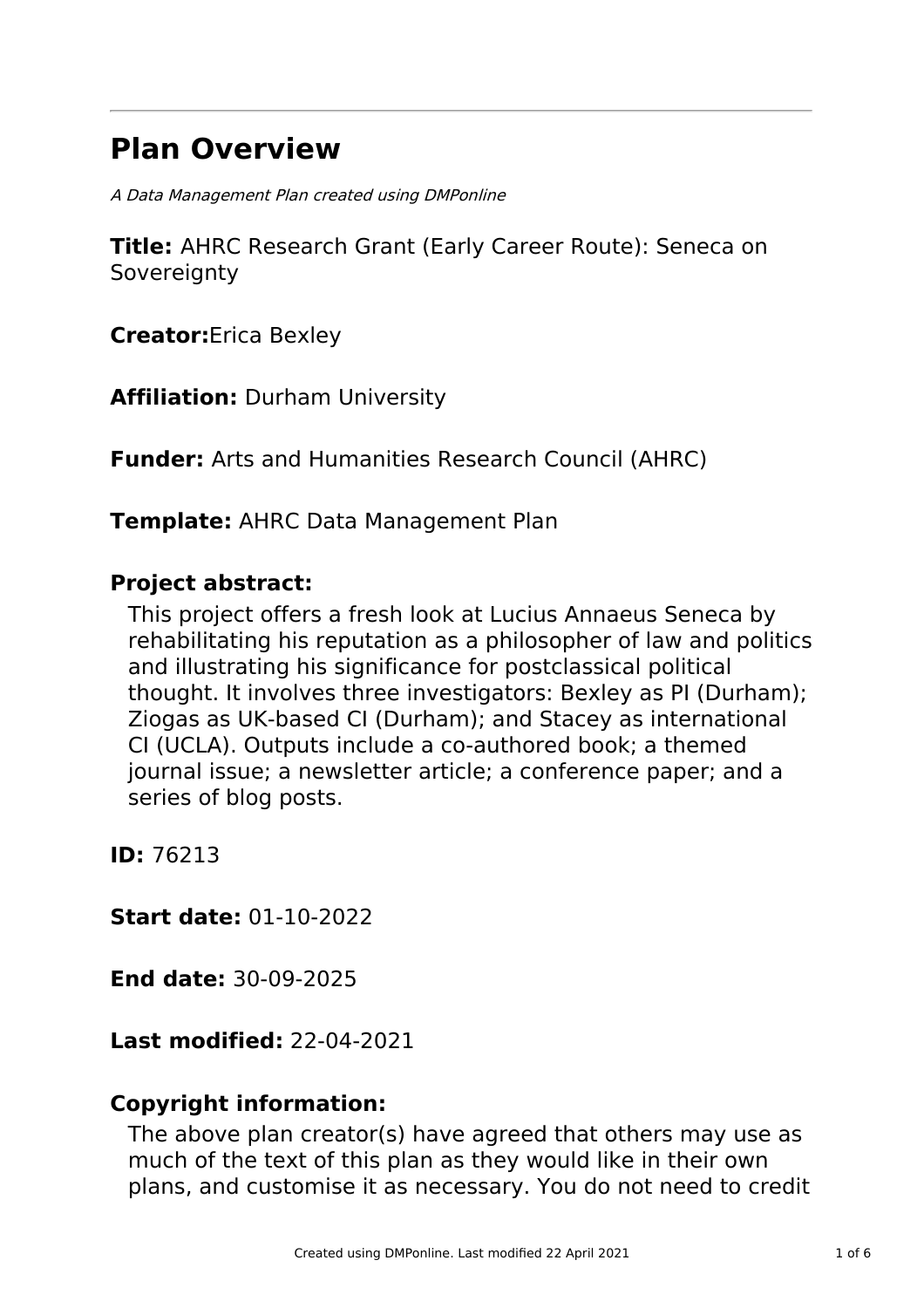the creator(s) as the source of the language used, but using any of the plan's text does not imply that the creator(s) endorse, or have any relationship to, your project or proposal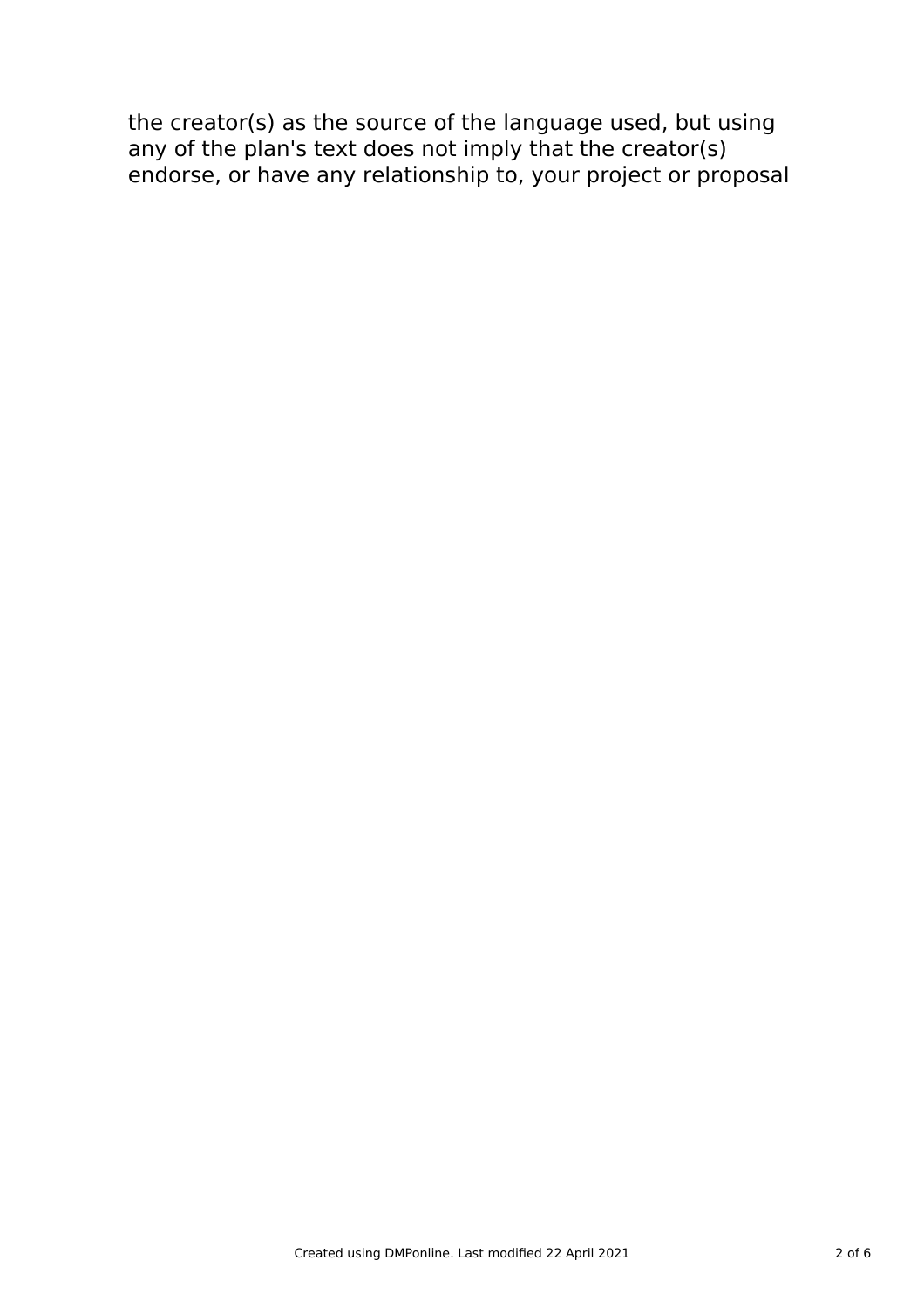# **AHRC Research Grant (Early Career Route): Seneca on Sovereignty**

# **Data Summary**

# **1. Briefly introduce the types of data the research will create. Why did you decide to use these data types?**

The project data comes in four main forms: **1)** literary research by the individual investigators, with notes word-processed via Microsoft Word or equivalent and shared securely via Dropbox; **2)** materials for the workshop and themed journal issue, shared securely via institutional email and through a closed, invitation-only Dropbox link or Slack channel; **3)** data made publicly available on external websites in the form of blogposts, collated in searchable archives overseen by the sites' technical support teams; **4)** open access publications overseen by academic publishing houses (e.g. Taylor & Francis; Bloomsbury)

These forms of data are eminently suited to the project's literary/historical focus, and publicly available publications (**3** and **4**) are a strong part of its dissemination strategy.

# **Data Collection**

### **2. Give details on the proposed methodologies that will be used to create the data. Advise how the project team selected will be suitable for the data/digital aspects of the work, including details of how the institution's data support teams may need to support the project**

The project's three investigators have extensive experience in collecting and storing the basic kinds of data involved in literary/historical research and collaborative Humanities publications (e.g. the co-authored book and themed journal issue). In the interests of consistency, the PI will set guidelines for file naming conventions, folder structures, and version control, so that changes to collaborative documents can be tracked with ease.

# **Short-term Data Storage**

## **3. How will the data be stored in the short term?**

Storage of active research data will be via Dropbox, a secure cloud-based system that supports file encryption and is suitable for storing data classified as Confidential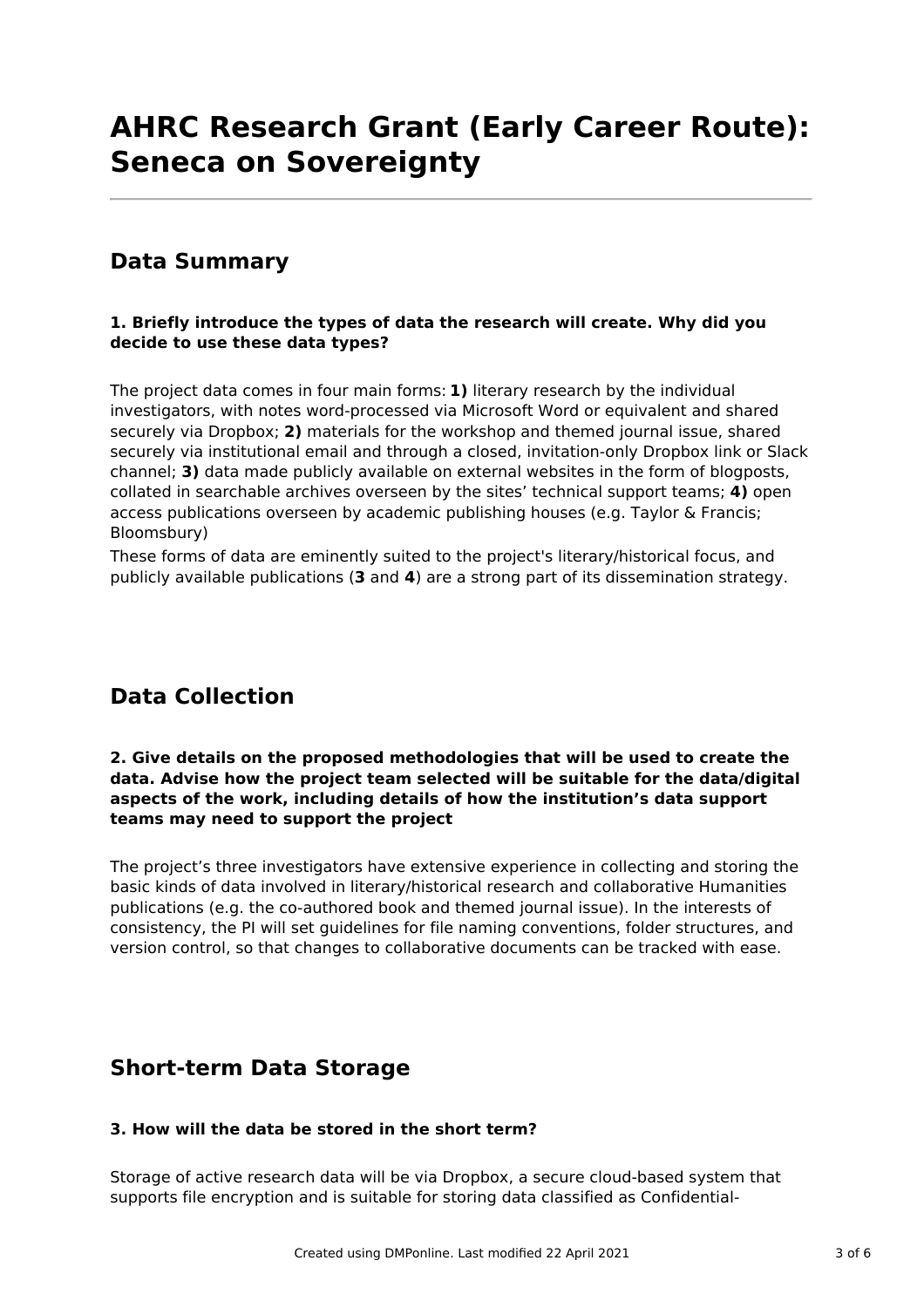Commercial or less sensitive according to the University's Information Security Classification and Handling Standard. Dropbox is one of the best storage options for versioning, as it preserves version history for up to 180 days, making it an ideal tool for the project's collaborative enterprises.

## **3a What backup will you have in the in-project period to ensure no data is lost?**

Dropbox also backs up all individual files, including earlier versions of files, by default, for a minimum of 30 days. To ensure extra data protection, all individual investigators will back up on a daily basis the relevant files downloaded to or stored temporarily on their PCs.

# **Long-term Data Storage**

## **4. How the data will be stored in the long term?**

Longer term, project danta whill be retermined in line whith the Unipversity'n and Research Data Management Policy for a minimum of 10 years from the date of publication or the end of the project. This material may be repurposed for future projects in Classics, or in other disciplines relevant to the project topic, e.g. in Politics, History, Philosophy, or Law, to investigate further the political/legal elements of Seneca's thought, sovereignty as a theme in ancient Stoic philosophy, or Seneca's influence on later ideological traditions.

Storage of data on external servers falls to the responsibility of publishers and site managers (for *Modern Stoicism* and *Critical Legal Thinking*). These are reliable, long-term websites with strong archival systems that will guarantee the data is still available for public access until at least 5 years after the project has been completed.

## **4a. Where have you decided to store it, why is this appropriate?**

Project publications will, where appropriate, be deposited in the University's research data repository, Durham Research Online Datasets Archive (DRO-DATA). DRO-DATA is ideal for sharing data locally and globally, as it supports the creation of DOIs, thus enabling precise data citation. Material from the co-authored book and themed journal issue will be stored on DRO according to publishers' permissions; these publications will also be available in full, as open access, via the relevant publishers' websites.

Blogposts for *Modern Stoicism* and *Critical Legal Thinking* will be stored on the relevant websites, accessible via archiving systems and managed by the sites' technical support teams. Links to the posts will be provided on the investigators' institutional profile pages.

#### **4b. How long will it be stored for and why?**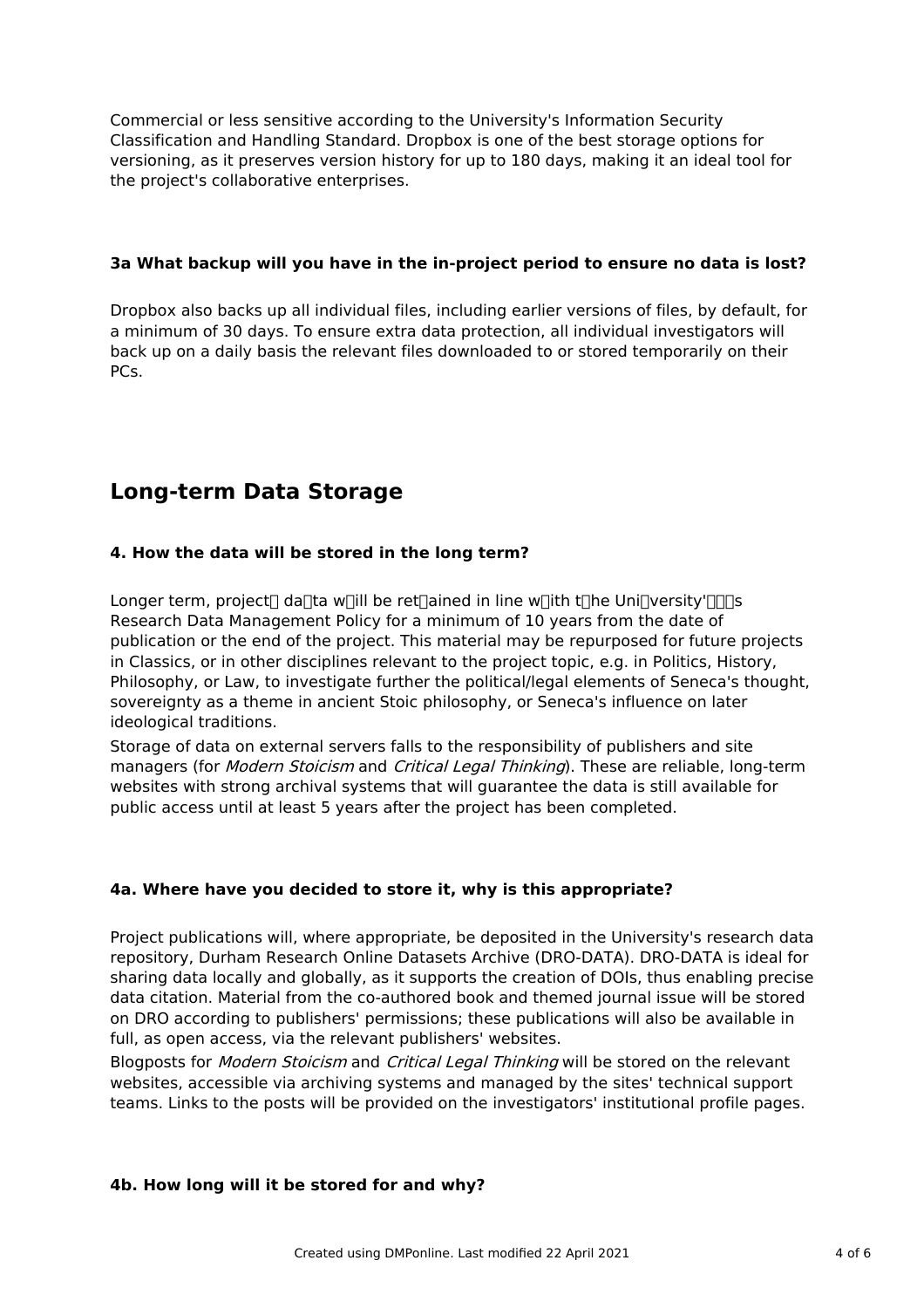# **4c. Costs of storage – why are these appropriate? Costs related to long term storage will be permitted providing these are fully justified and relate to the project Full justification must be provided in Justification of Resources (JoR)**

N/A. There are no costs currently associated with any of the data storage related to this project.

# **Data Sharing**

## **5. How the data will be shared and the value it will have to others**

Research data will be shared via Durham University's digital repository (DRO), via open access publication (which will be pursued in line with AHRC policy), and via public engagement materials such as blogposts.

The value of open access publication, in particular, is immeasurable, as it allows users from diverse communities and locations to access the project's research findings free of charge regardless of institutional affiliation (or lack therefore).

## **5a. How the data will enhance the area and how it could be used in the future?**

Question not answered.

**5b. Releasing the data – advise when you will be releasing and justify if not releasing in line with AHRC guidelines of a minimum of three years. If the data will have value to different audiences, how these groups will be informed?**

N/A

## **5c. Will the data need to be updated? Include future plans for updating if this is the case.**

Data will not need to be updated.

#### **5d. Will the data be open or will you charge for it? Justify if charging to access**